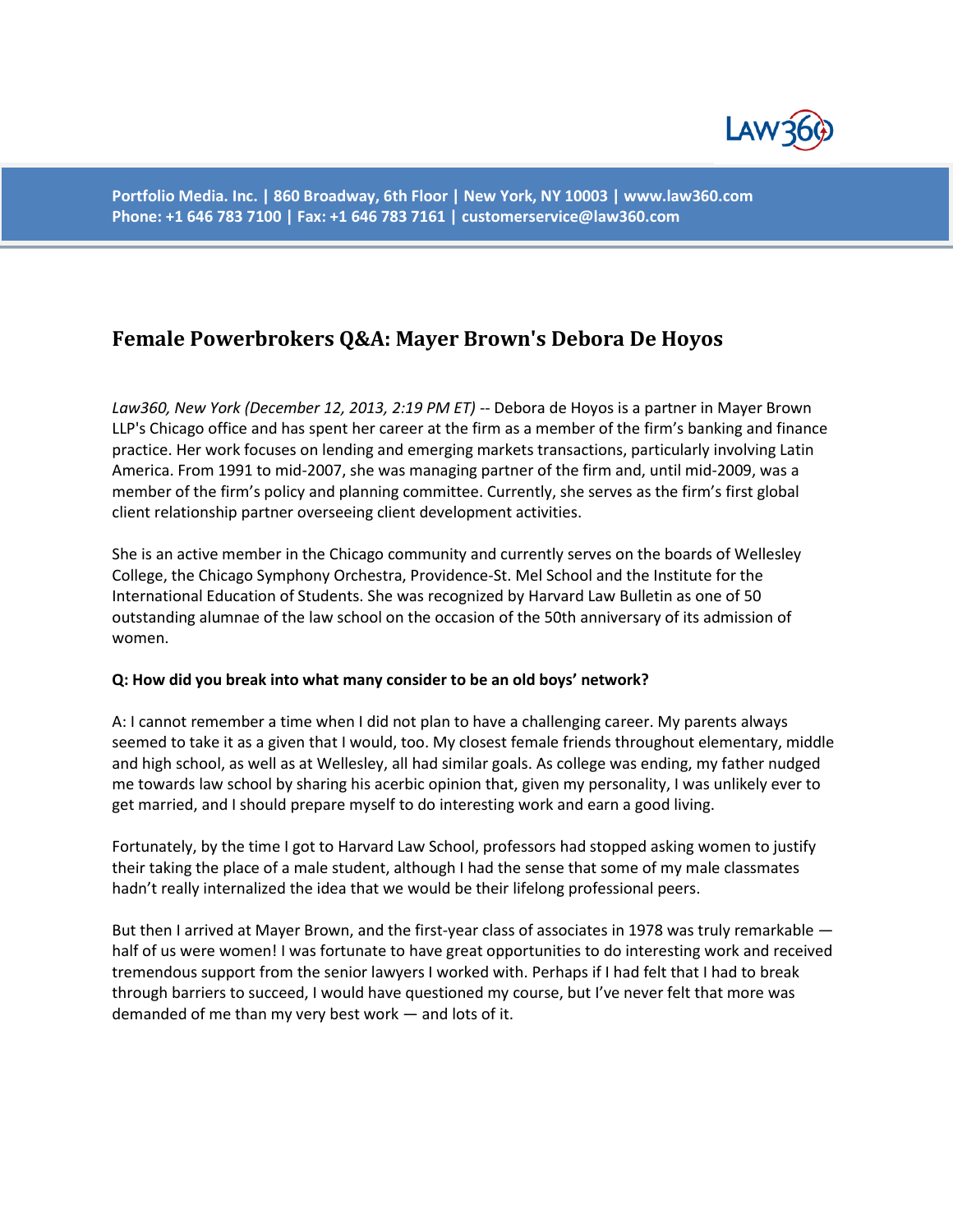## **Q: What are the challenges of being a woman at a senior level within a law firm?**

A: I interpret "senior level" as meaning a leadership position. The demands on leaders at large law firms in 2013 are significant, but I don't believe they are greater, or that there are special traps, for women. Any partner who reaches a senior level at a law firm should have earned through her track record a good deal of relationship capital, which affords her respect, credibility and legitimacy in her position. She should identify what she wants to accomplish as a leader in the service of the firm and deploy her relationship capital to accomplish her goals, which will require no less hard work, insight, creativity, agility and care than does client work. And it requires a massive commitment to communicating with one's colleagues, both listening and presenting ideas — more communicating than one would ever think necessary — in order to learn, show respect, adapt and persuade.

# **Q: Describe a time you encountered sexism in your career and tell us how you handled it.**

A: I have wracked my brain for a juicy anecdote and I don't have one! Sure there were lots of times early on when older opposing counsel called me "dear" or someone on a deal excused himself for using salty language and, on occasion, I became aware of the possibility that I wasn't being taken seriously. But my experience has been that courtliness hasn't equated with lower expectations or lesser opportunities. I am not aware of any opportunity I didn't get because I am a woman.

That being said, there are challenges. Every person carries a load of biases, most of them unconscious, that influence behavior and have consequences as to who one gets to know well or thinks of to meet a client or work on a matter. I believe this challenge for our profession requires acknowledgement and steady attention.

## **Q: What advice would you give to an aspiring female attorney?**

A: I've deconstructed my career advice into an eight-point list, which I will try to make succinct: First, make your top priority doing quality work with commitment. If your work isn't good, none of the other seven points matter. Plus, work is more fun once you know what you are doing. Second, seek out the work you want to do. Don't be too shy to ask. Third, don't do piece work. By this I mean that, even if you only have a small slice of a matter, try to learn as much of the context as you can. You will do better work and find it more interesting. Fourth, be willing to put in the hours and sweat when they are needed. Fifth, clients hire us for our judgment; you can develop yours through observing more senior lawyers. Sixth, build your internal network. Our colleagues are also our clients. Seventh, build your external network. Eighth, take on challenges outside your comfort zone.

# **Q: What advice would you give to a law firm looking to increase the number of women in its partner ranks?**

A: The key is to make the most out of the mid-to-senior associate years. If an associate gets substantive, challenging assignments, good partner guidance and lots of client contact, she will have the opportunity to develop excellent professional skills, and she and the firm will have a good basis for deciding if becoming a law firm partner is the right ambition for her.